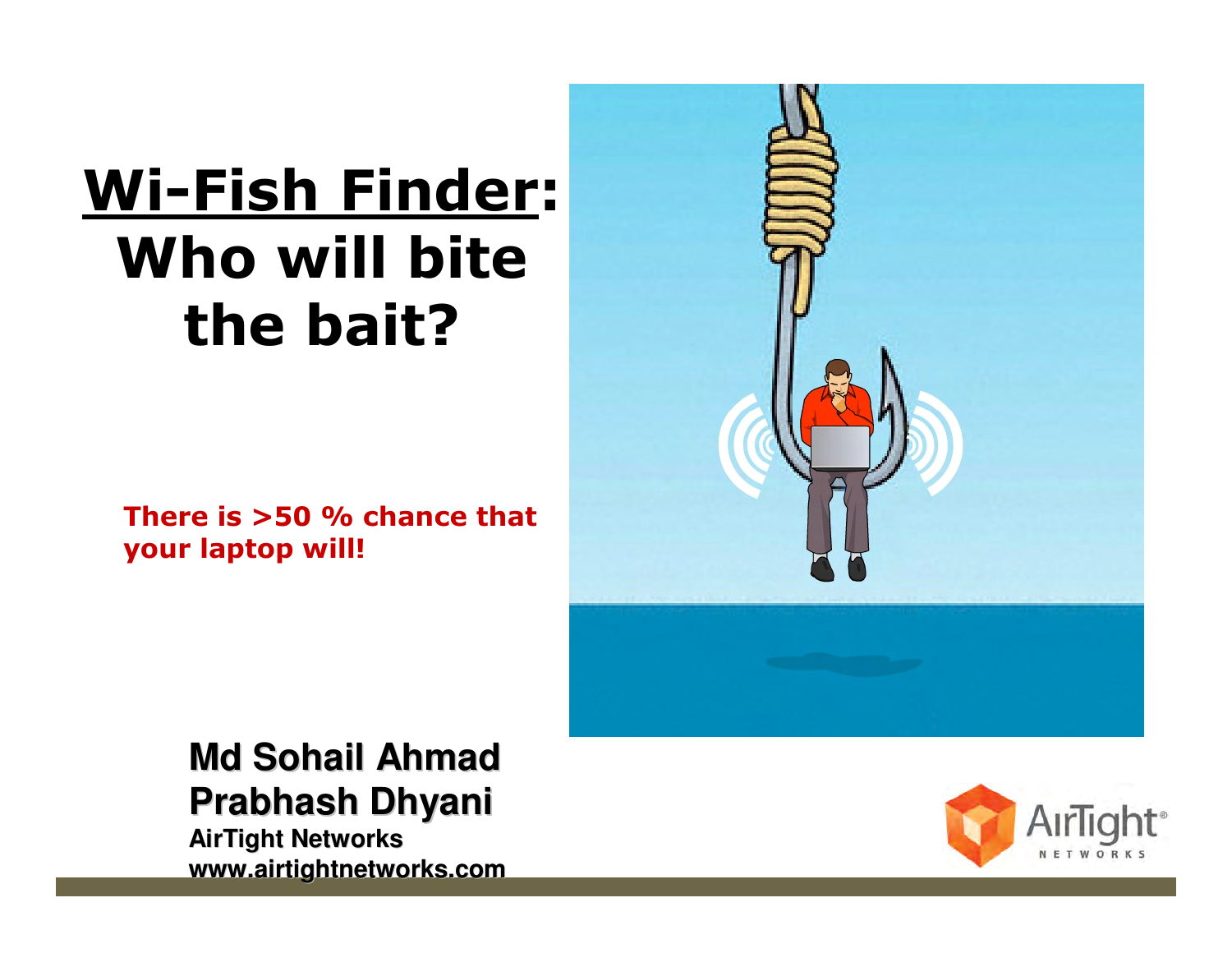#### About the Speaker



#### $\blacklozenge$  Last year brought to you Autoimmunity Disorder in Wireless LANs at Defcon <sup>16</sup>

http://www.defcon.org/html/defcon-16/dc-16speakers.html#Ahmad



 $\blacklozenge$  The year before served you Caffe Latte at Toorcon <sup>9</sup>

http://www.toorcon.org/2007/event.php?id=25

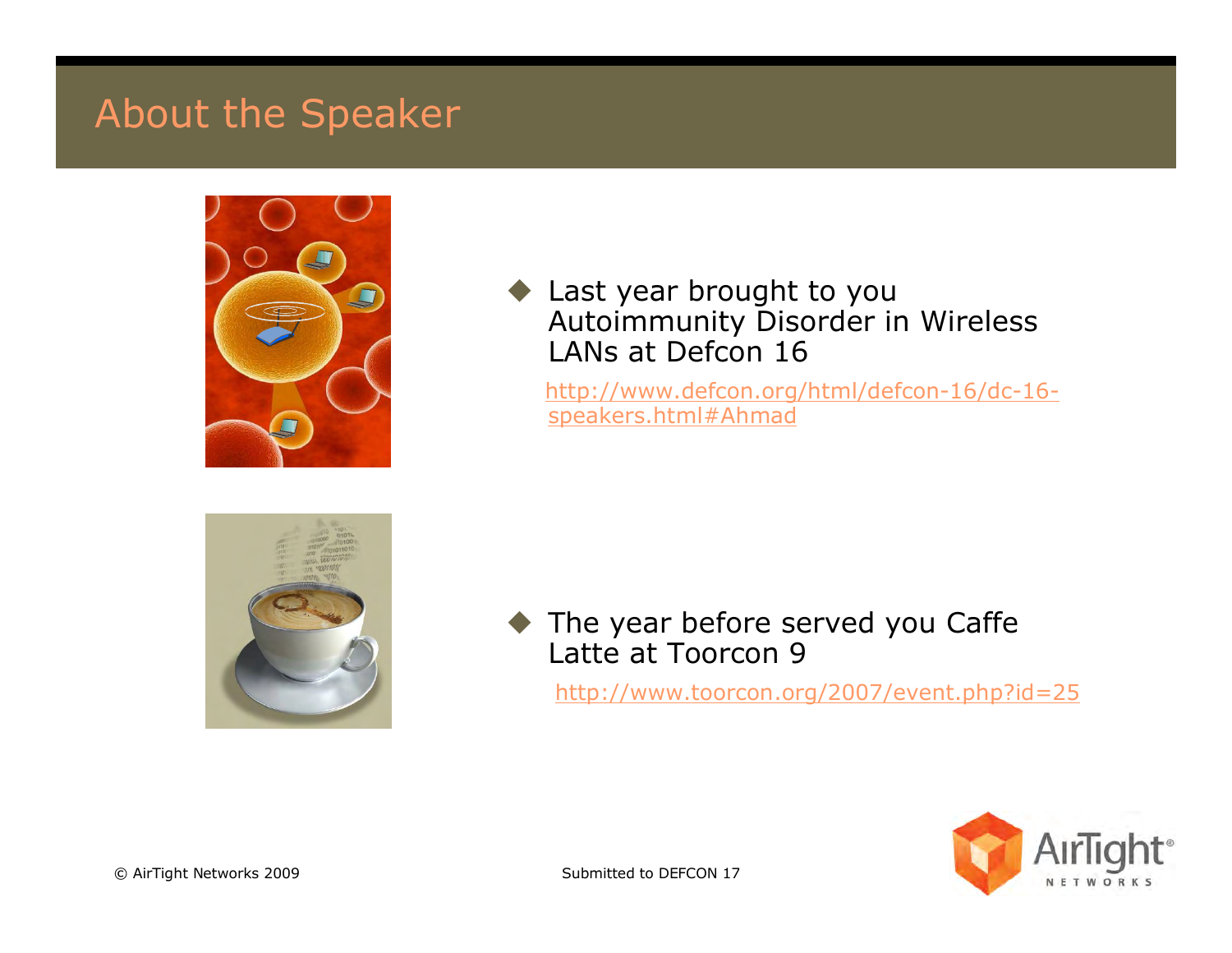### What Motivated This Presentation

- A lot has been written and said about dangers of using OPEN and WEP based WiFi networks
- ◆ Yet, level of awareness about WiFi vulnerabilities is still very low. A recent study by AirTight Networks in April 2009 http://www.airtightnetworks.com/home/resources/knowledge-center/financial districts-scanning-report.html
	- 56 % Clients were found to be probing for one or more<br>SSIDs **SSIDs**
	- 13 % Clients were found probing for OPEN ad hoc<br>networks

#### **Most users are vulnerable, yet they are unaware**

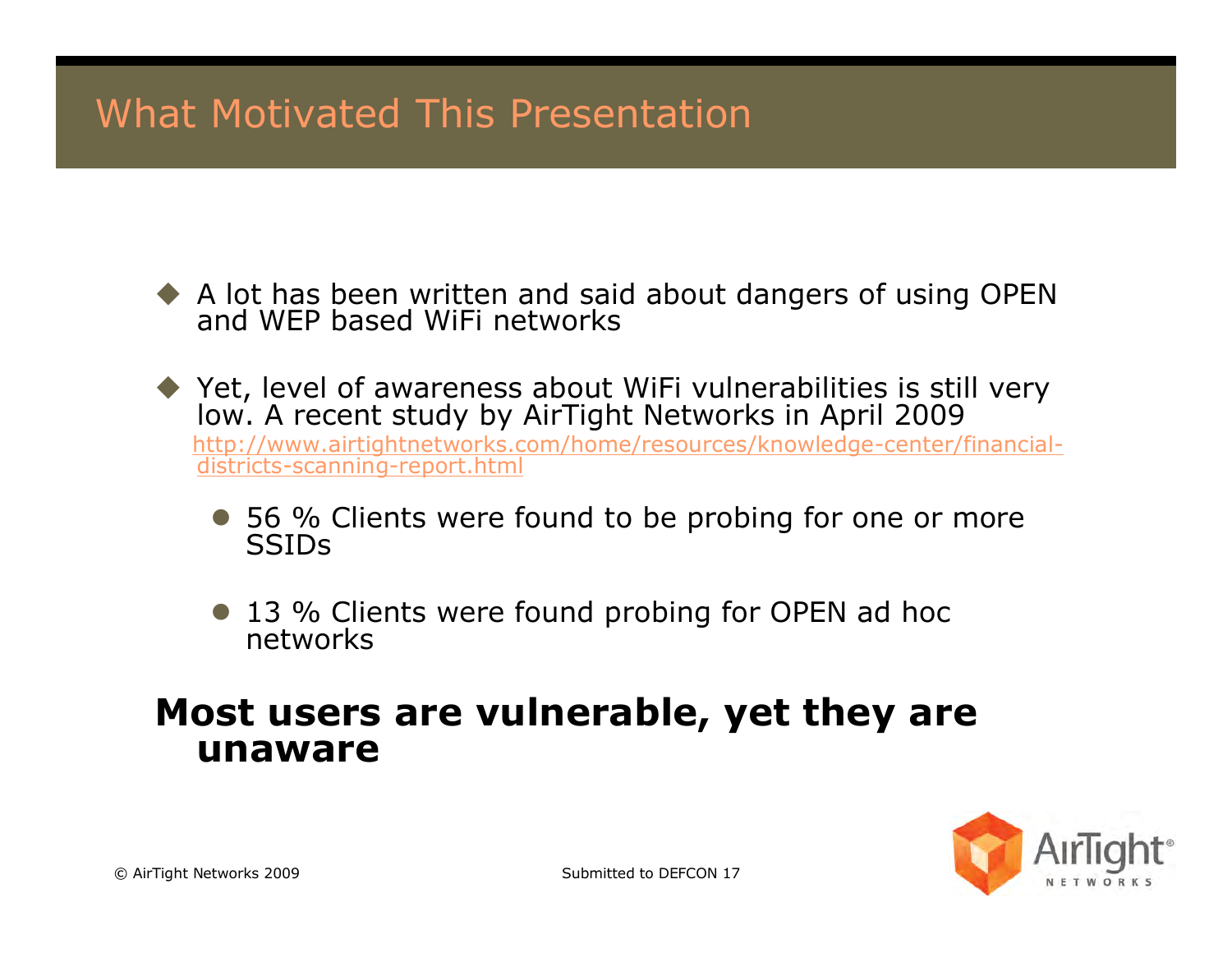#### Perhaps Showing Them a Mirror Will Help…

#### **Wi-Fish Finder** is a tool for

- 1. Discovering active WiFi clients
- 2. Finding networks they are probing for
- 3. Finding security settings of the probed network
- 1,2 has been done before

What's cool? --- Step 3

What needs attention? – clients which only connect to WPA, WPA2 networks can also be vulnerable!



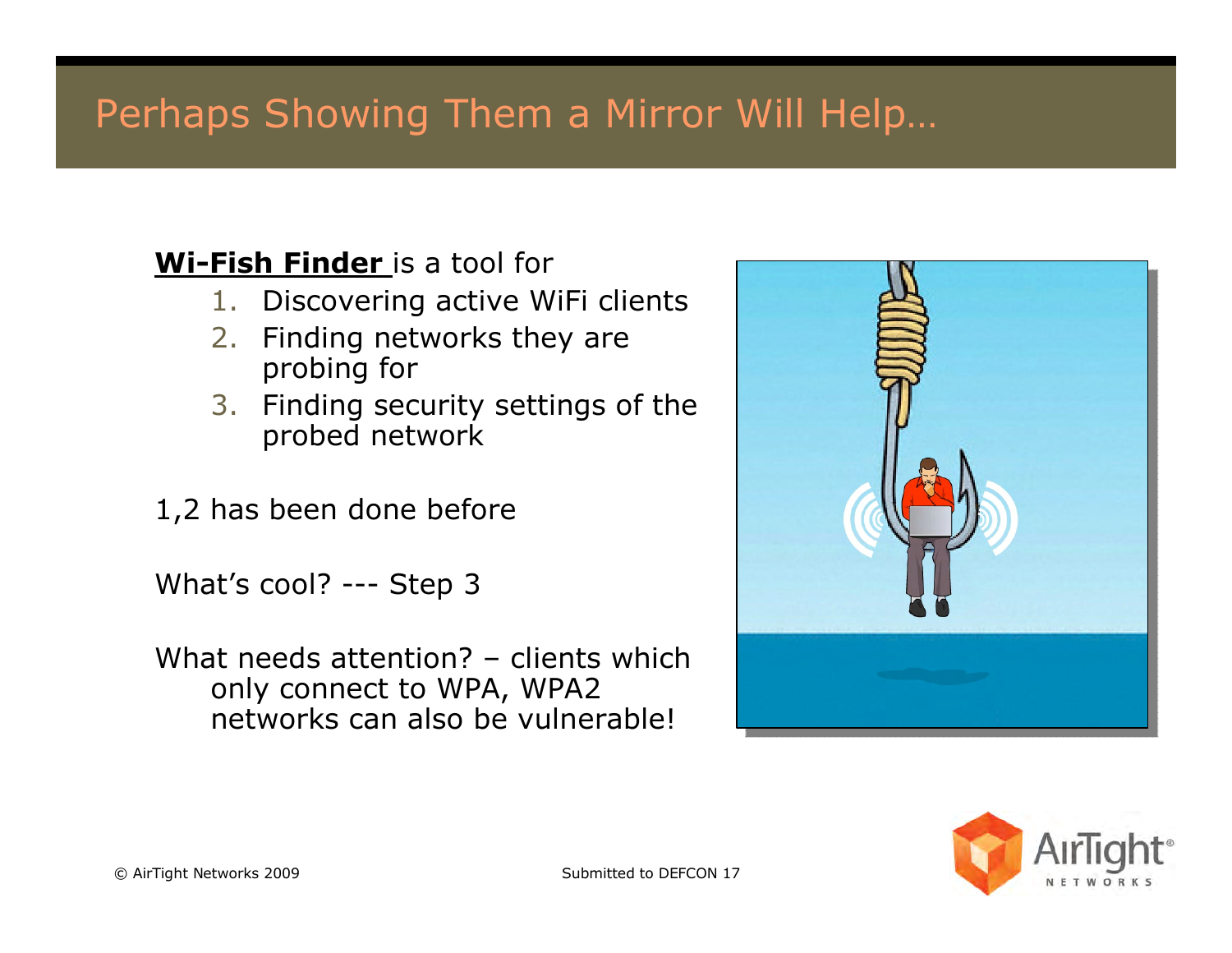### Network Name Leakage from WiFi Cards

UA WPA, UAlbanyWiFi, NETGEAR, @Home, tmobile  $0:21:6:48:3a$ . \$98 @Home, tmobile  $0:21:6:62:5c:84$ VenetianWiFi, default, @Home, tmobile  $0:21:6:78:47:3E$ -11  $0:21:6:ab:cb:\mathbb{N}$ | Bran Muffin 2009, @Home, tmobile  $0:21:6:aa:95:\mathbb{R}$ f | @Home, tmobile steve, Wayport Access, mednik-verizon, Image Wireless, prodigymovil, @Home, tmobile  $0:21:6:64:cf:\n$ digis-465, @Home, tmobile, claytons, VDAPL, linksys, AISWIRELESS, tenney sibling network, moabkoa  $0:21:6:$ cl:f9: $\mathbb{S}1$  $\mathbf{I}$  $0:21:6:ca:95:da$  $\blacksquare$ @Home, tmobile  $0:21:6:$  dc: cf: $\ddot{\mathbb{Z}}$ @Home, tmobile @Home, tmobile  $0:21:6:e3:48:$  $\mathbf{I}$  $0:21:6:eb:45:49$ l tmobile  $0:21:6:10:51:22$  | @Home  $0:21:6:11:31:82$ @Home, tmobile | @Home33D4, @Home  $0:21:6:1:64:36$ 0:21:e9:72:f4 $\frac{24}{3}$ Garbanzo -1  $0:22:41:$ fc:53: $\frac{5}{18}$  | linksys 0:23:4d:9d:db@@p | PAGE, etada, YOUWISH, 911PCTECH-2.4GHz, BRIGHT, GGTO, GGNH, GGLA 0:23:6c:14:92:鱗l dlink 0:23:6c:43:15:40 | B20 0:23:7a:26:lage | @Home, tmobile 0:23:7a:4b:6b:殲 | attwifi, Regele, WESTIN-GUEST, default, Washington Dulles WiFi  $0:23:7a:4b:8a:\$ attwifi, JetBlue Hotspot  $0:23:7a:51:71:2$ attwifi, linksys  $0:23:7a:51:95:34$ attwifi  $0:23:7a:5f:7:9.2$  | @Home, tmobile  $0:23:7a:60:85:46$  | @Home, tmobile  $0:23:7a:67:7f:\mathbb{Z}p \perp \mathbb{G}$ Home, tmobile 0:23:7a:71:12:鬚 | Sala\_Productores, JET-ARRIBA, default, NegroNet, lapccs-2, WLAN\_74

WiFi enabled roaming clients normally leak the name of the networks they have been connecting to in the past

−Some of these networks could be Open or WEP and leaves client vulnerable to Honeypot style attacks

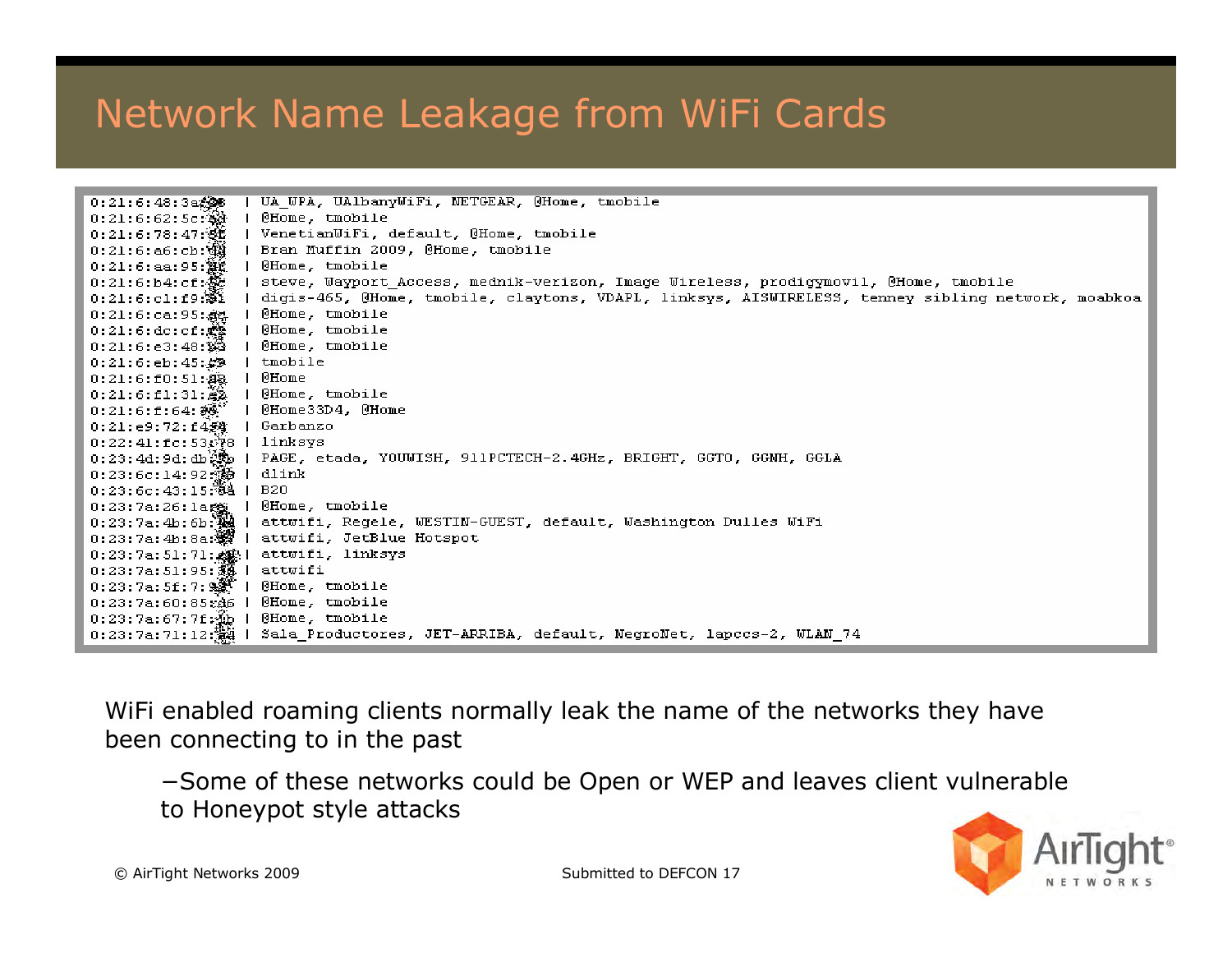# Can Security Mode of Each Probed Network (OPEN, WEP, WPA or WPA2) be Determined?

WiFi enabled laptop keeps memory of various WiFi networks it hasconnected to in the past



#### **If correct security setting of each probed SSID can be determined then a matching honeypotcan be instantly created!**

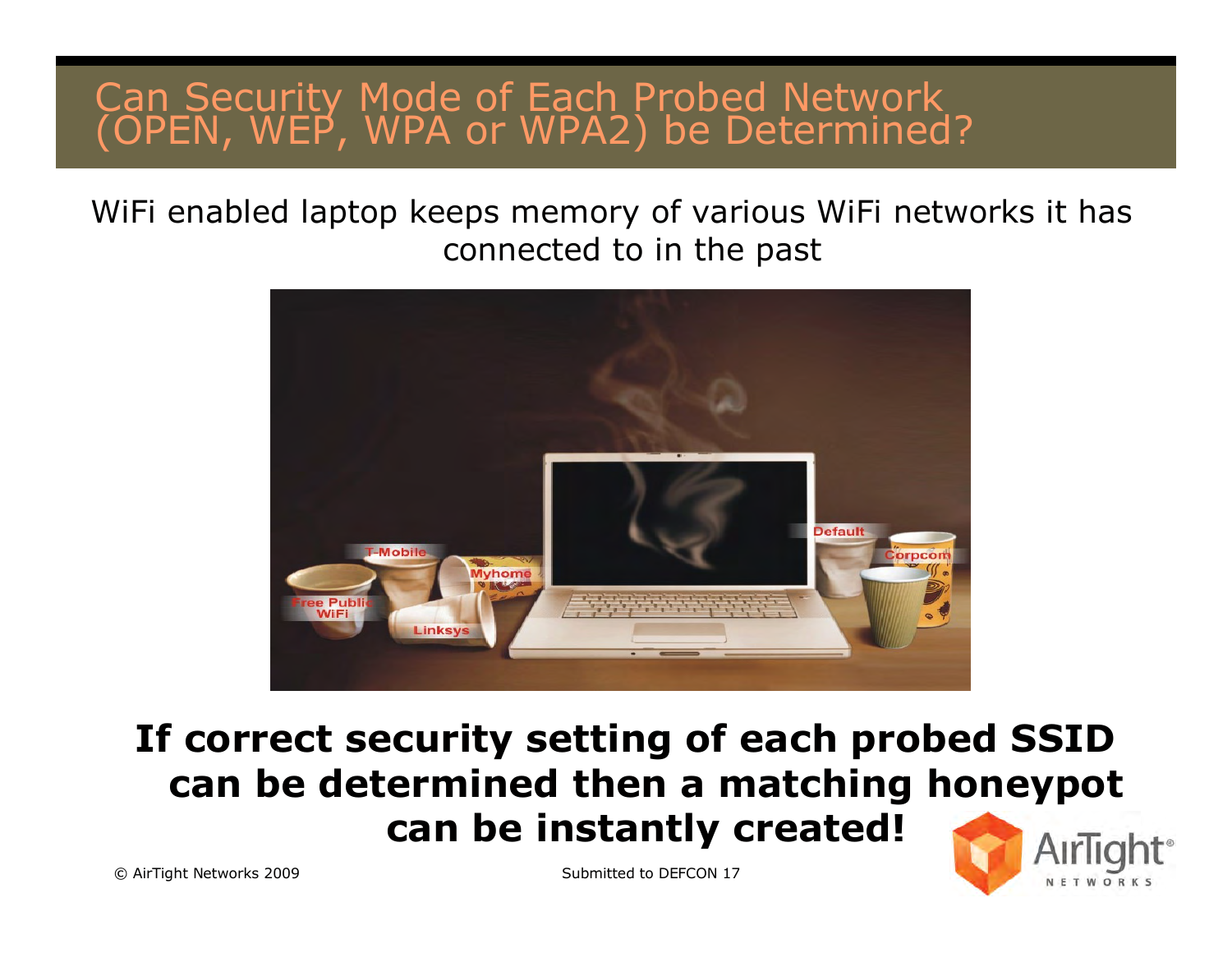### Yes, it is possible!

|                                                                                                                                                                                                                                     |                                                                                                                                                                                                                                                                                                                                                                                                                                                                                                                                                                                                                                                                                                                                                                                                                                                                                                                                                                                                                                                                                                                                                                                             |                                                     | WiFish<br>(c) 2009 Md Sohail Ahmad                                                                                                                                            |                                                                                                    | (An over-the-air security assessment tool for WiFi enabled stations)                                                                                                                                                                                                                                                  |                                                                                                                                                                                                                 |
|-------------------------------------------------------------------------------------------------------------------------------------------------------------------------------------------------------------------------------------|---------------------------------------------------------------------------------------------------------------------------------------------------------------------------------------------------------------------------------------------------------------------------------------------------------------------------------------------------------------------------------------------------------------------------------------------------------------------------------------------------------------------------------------------------------------------------------------------------------------------------------------------------------------------------------------------------------------------------------------------------------------------------------------------------------------------------------------------------------------------------------------------------------------------------------------------------------------------------------------------------------------------------------------------------------------------------------------------------------------------------------------------------------------------------------------------|-----------------------------------------------------|-------------------------------------------------------------------------------------------------------------------------------------------------------------------------------|----------------------------------------------------------------------------------------------------|-----------------------------------------------------------------------------------------------------------------------------------------------------------------------------------------------------------------------------------------------------------------------------------------------------------------------|-----------------------------------------------------------------------------------------------------------------------------------------------------------------------------------------------------------------|
| CH 3 ] [ Elapsed: 4 s ] [ 2009-05-18 17:22                                                                                                                                                                                          |                                                                                                                                                                                                                                                                                                                                                                                                                                                                                                                                                                                                                                                                                                                                                                                                                                                                                                                                                                                                                                                                                                                                                                                             |                                                     |                                                                                                                                                                               |                                                                                                    |                                                                                                                                                                                                                                                                                                                       |                                                                                                                                                                                                                 |
| STATION                                                                                                                                                                                                                             | BSSID                                                                                                                                                                                                                                                                                                                                                                                                                                                                                                                                                                                                                                                                                                                                                                                                                                                                                                                                                                                                                                                                                                                                                                                       | PWR                                                 | Security                                                                                                                                                                      | Auth                                                                                               | Security-Posture                                                                                                                                                                                                                                                                                                      | <b>Probes</b>                                                                                                                                                                                                   |
| 00:12:17:79:17:8D<br>00:13:02:C2:04:4C<br>00:0F:F0:FF:00:FF<br>00:12:17:95:34:46<br>00:1C:BF:01:E8:99<br>00:12:F0:00:4E:3C<br>00:12:17:79:17:8D<br>00:1C:BF:01:E8:99<br>00:0B:0E:B5:9D:C0<br>00:0B:0E:5E:D4:C0<br>00:0B:0E:5F:0C:80 | 46:6D:83:7A:1F:8D<br>00:19:56:CC:B8:30<br>00:19:56:CC:B8:30<br>00:1B:11:54:78:33<br>$\begin{aligned} \mathcal{L}^{\alpha} & = \frac{1}{2} \left( \mathcal{L}^{\alpha} + \frac{1}{2} \mathcal{L}^{\alpha} + \frac{1}{2} \mathcal{L}^{\alpha} + \frac{1}{2} \mathcal{L}^{\alpha} + \frac{1}{2} \mathcal{L}^{\alpha} + \frac{1}{2} \mathcal{L}^{\alpha} \right) \end{aligned}$<br>00:13:7F:33:1C:00<br>46:6D:83:7A:1F:8D<br>--:-----------<br>$\frac{1}{2} \left( \frac{1}{2} \left( \frac{1}{2} - \frac{1}{2} \right) \left( \frac{1}{2} - \frac{1}{2} \right) \left( \frac{1}{2} - \frac{1}{2} \right) \right) + \frac{1}{2} \left( \frac{1}{2} - \frac{1}{2} \right)$<br>$\label{eq:reduced} \mathcal{L} = \left\{ \begin{array}{ll} \mathcal{L} = \left\{ \begin{array}{ll} 0 & \text{if} \quad \mathcal{L} = \left\{ \begin{array}{ll} 0 & \text{if} \quad \mathcal{L} = \left\{ \begin{array}{ll} 0 & \text{if} \quad \mathcal{L} = \left\{ \begin{array}{ll} 0 & \text{if} \quad \mathcal{L} = \left\{ \begin{array}{ll} 0 & \text{if} \quad \mathcal{L} = \left\{ \begin{array}{ll} 0 & \text{if} \quad \mathcal{L} = \left\{ \begin{array}{ll} 0 & \text{if}$<br>医阴茎的 医血管的 医血管的 医血管细胞 | 0<br>0<br>0<br>1<br>0<br>6<br>2<br>2<br>2<br>4<br>З | Open<br>Open<br>Open<br>MER<br><b>IVEXEETKER</b><br><b>The K</b><br><b>THE REAL PROPERTY</b><br><b>THE PART IS A</b><br><b>WEALAES</b><br><b>WPA2-AES</b><br><b>NEAL TKIR</b> | <b>Open</b><br>Open<br>Open<br>0pen<br><b>MGT</b><br>PSK<br>PSK<br>PSK<br>PSK<br>PSK<br><b>MGT</b> | <b>Minarhierry</b><br>Williamien<br><b>KUITEE KARRIIKKO KARRIIKKO KARRIIKKO KARRIIKKO KARRIIKKO KARRIIKKO KARRIIKKO KARRIIKKO KARRIIKKO KARRIIKKO KA</b><br><b>Vulnerable(H)</b><br><b>TARRY SE</b><br><b>Volnerable(U)</b><br>Witherable (U)<br>Winaratian<br>Witherabitatly<br><b>Volnerabielus</b><br><b>Saffe</b> | <b>dammAdhoexP</b><br>damnAdhooXP<br>sa ta Bibba asa<br>Malaman ka<br>diame<br><b>K. NEWSTAPH</b><br>den ciscol bq-Rangal23<br>damnAdhocXP<br>Halloenardd<br><b>Specifium</b><br>damnAdhocXP<br><b>Spectrum</b> |
| © AirTight Networks 2009                                                                                                                                                                                                            |                                                                                                                                                                                                                                                                                                                                                                                                                                                                                                                                                                                                                                                                                                                                                                                                                                                                                                                                                                                                                                                                                                                                                                                             |                                                     | Security of a<br><b>Probed SSID</b>                                                                                                                                           | Submitted to DEFCON 17                                                                             | <b>Security</b><br>posture                                                                                                                                                                                                                                                                                            | <b>Probed SSID</b><br>Airlial<br><b>NETWORKS</b>                                                                                                                                                                |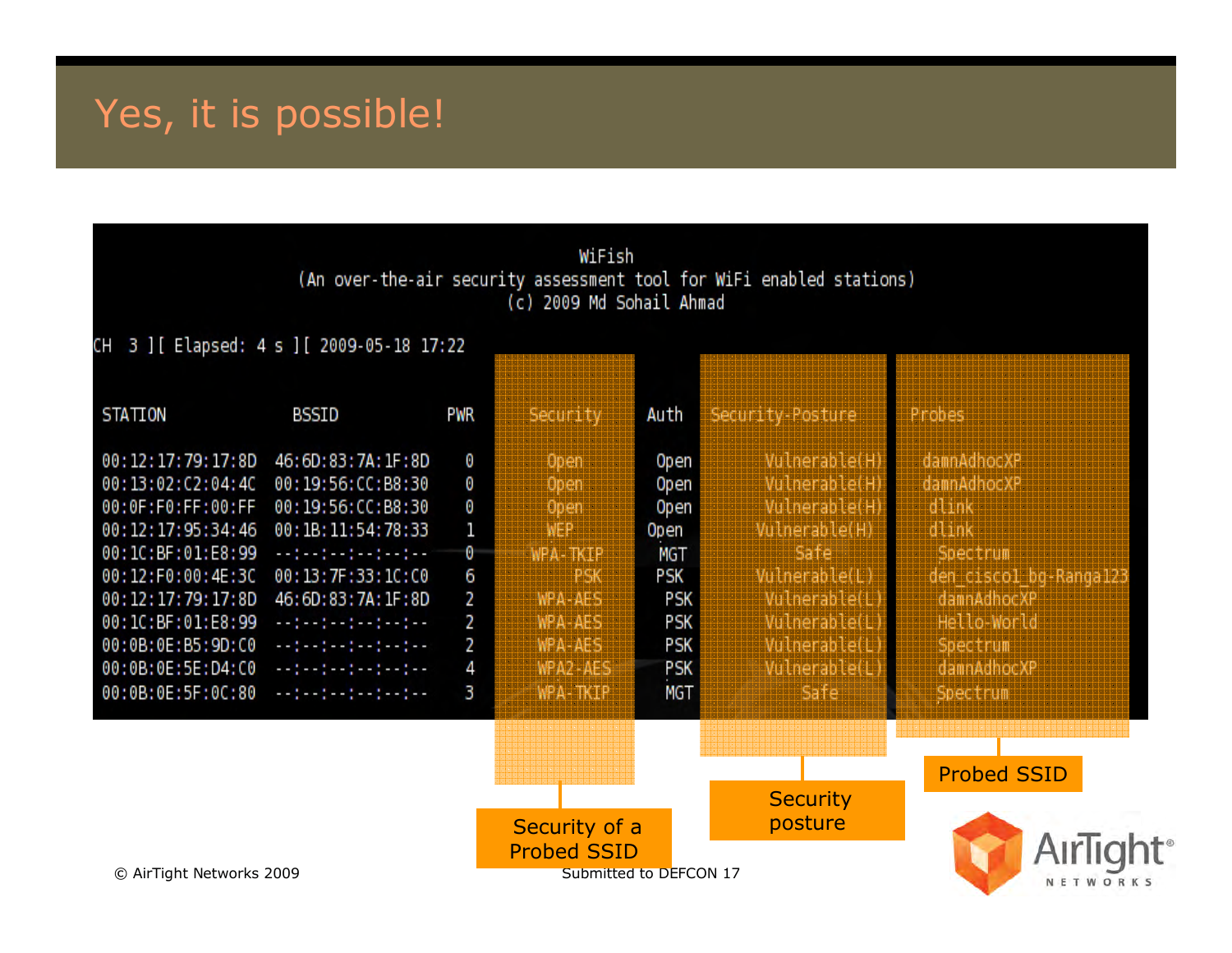

### We will discuss details of Wi-Fish Finder during presentation

### We will also do a Live Demo of Wi-Fish Finder

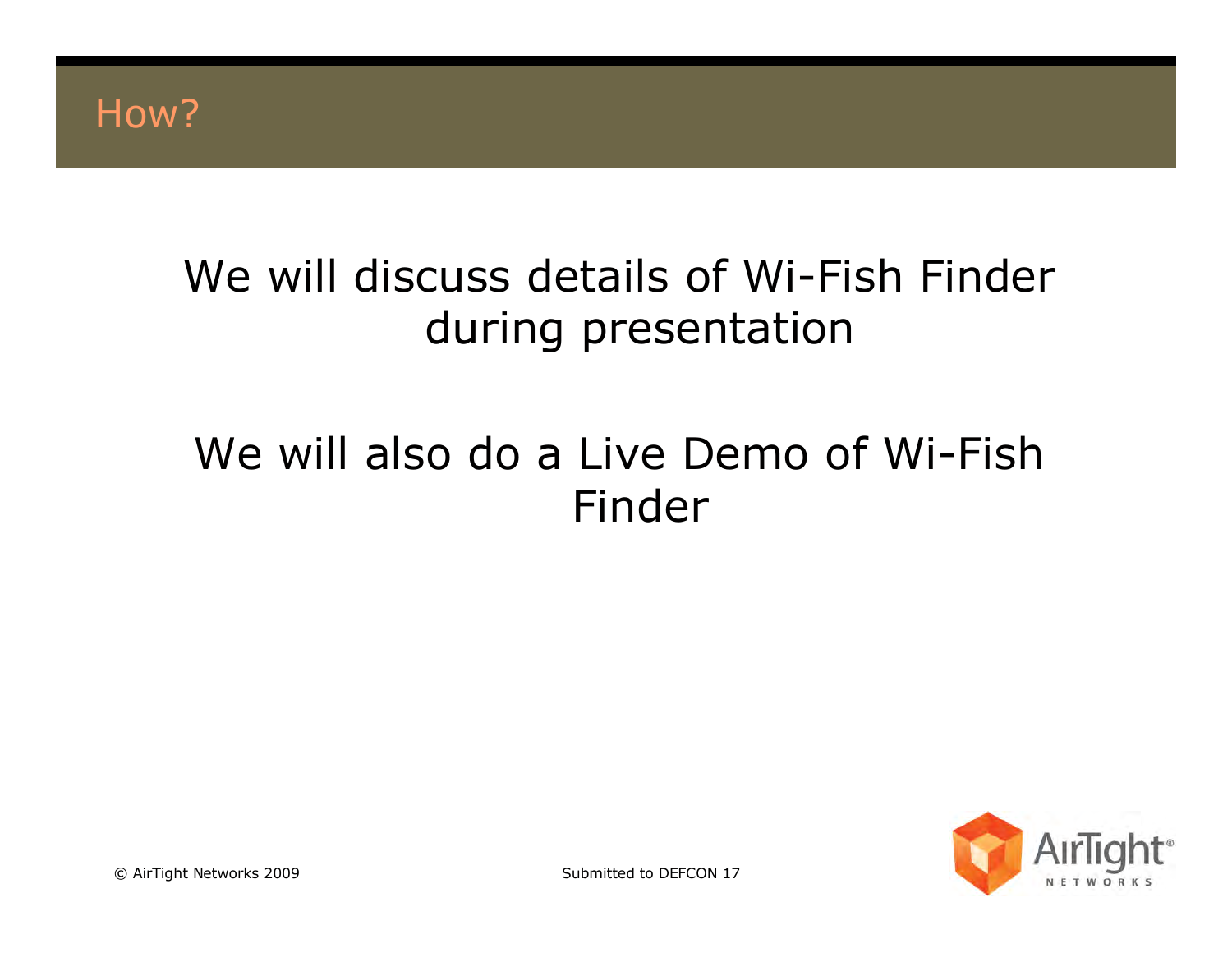#### Important Points

 $\blacklozenge$ If the probed SSID list contains at least one OPEN network

- A simple OPEN honeypot will do the trick
- $\blacklozenge$  Else, if the probed SSID list containst at least one WEP network
	- Caffe Latte will do the trick
- ◆ Else, if the probed SSID list contains only WPA-PSK networks
	- Honeypot attack still possible! (see the next slide)
- Else, if the probed SSID list contains only WPA2 network
	- Honeypot attack still possible in some cases (see the next<br>slide) slide)

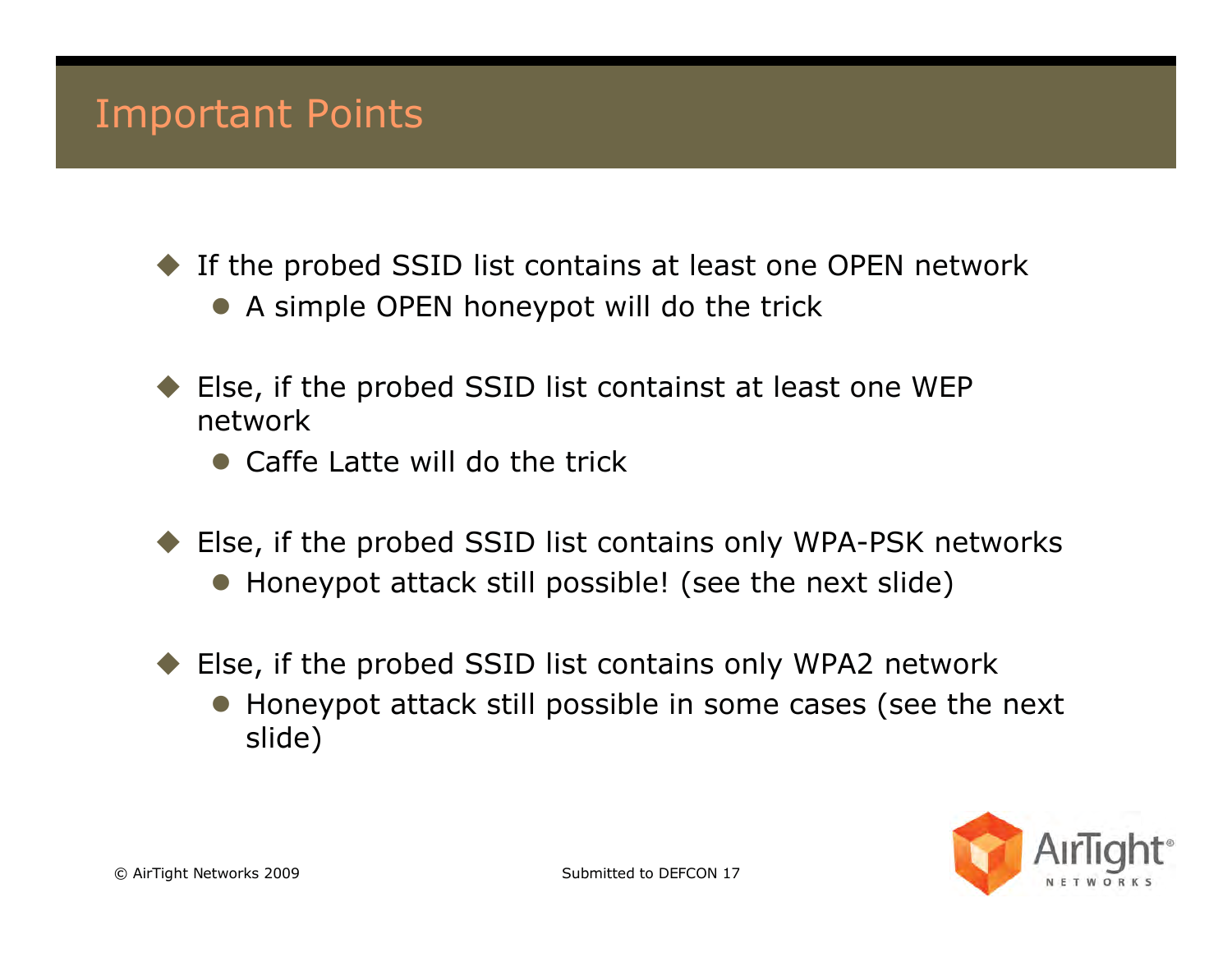#### The Latest Advancement In Dictionary Attack Tool



- ◆ To run dictionary attack all we<br>need is 4 way FAPOL handshak need is 4 way EAPOL handshake packets
	- Thanks to Thomas<br>
	D'Otroppe latest ai D'Otreppe latest aircrak-ng doesn't require all 4 handshake frames
	- Disclosure in UNAM, Mexico City November 27-28, 2008
- $\blacklozenge$  Windows caches the Passphrase or Pre-Shared Key of networks in its PNL

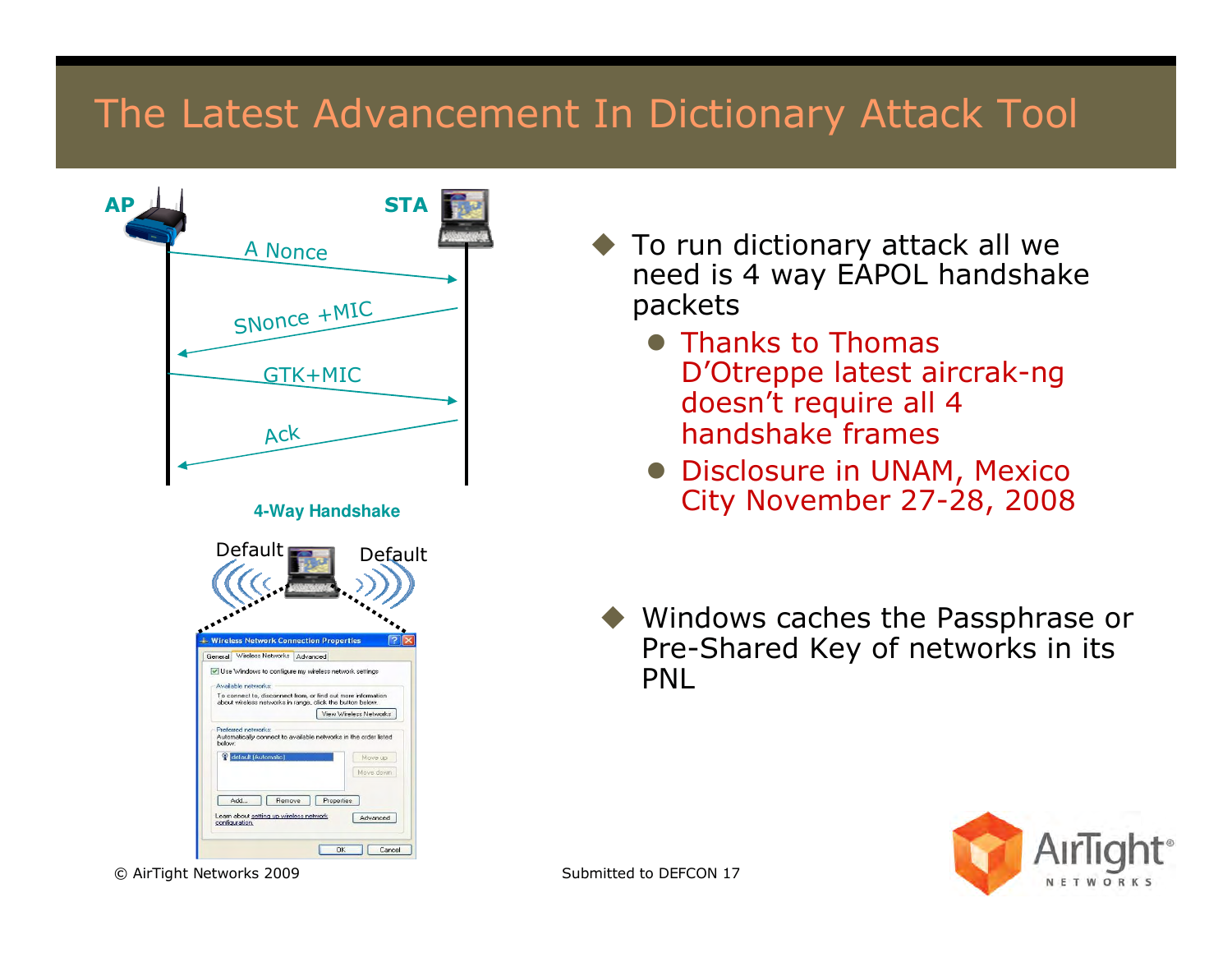# WPA/WPA2-PSK Clients can be targeted: Attack



- Attacker collects first two frames of<br>4-way handshake by setting-up a 4-way handshake by setting-up a fake access point and luring client to connect to it
- $\blacklozenge$  Passphrase is retrieved by launching dictionary attack using latest aircrack-ng tool
- ◆ AP is again configured with correct<br>Passnhrashe (PSK) Passphrashe (PSK)
- $\bullet$  This time client is successfully able<br>to complete the 4-way handshake to complete the 4-way handshake
- Client machine now gets connected<br>to attacker's machine to attacker's machine

NETWORKS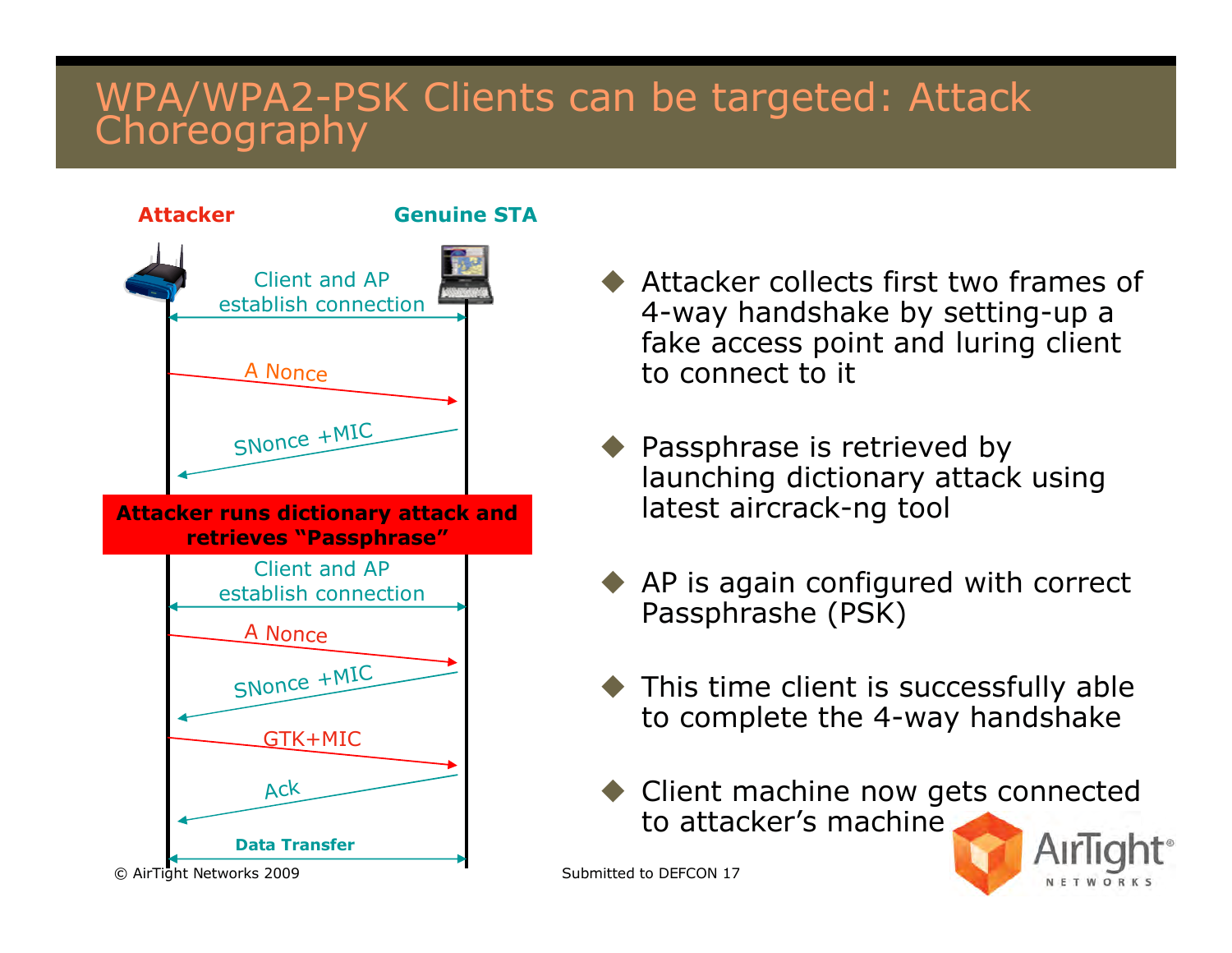#### Conclusion

- While lot of measures have been taken to secure WiFi infrastructure (both APs and Client in the vicinity) by following best practices and deploying various forms of WIPS solution,<br>WiFi enabled devices are still need adequate security cover
- $\blacklozenge$  An infected laptop can be serious security threat to an organization as it can lead to an attack, recently, uncovered by SANS

#### **Newest WLAN Hacks Come From Afar**

 http://darkreading.com/security/vulnerabilities/showArticle.jhtml;jsessionid=2Y42ER3MPBL2OQSNDLOSKHSCJUNN2JVN?articleID=217100332

 WiFish Finder is a perfect tool to reflect the security posture of a WiFi enabled client devices and could be used to assess their security risk level

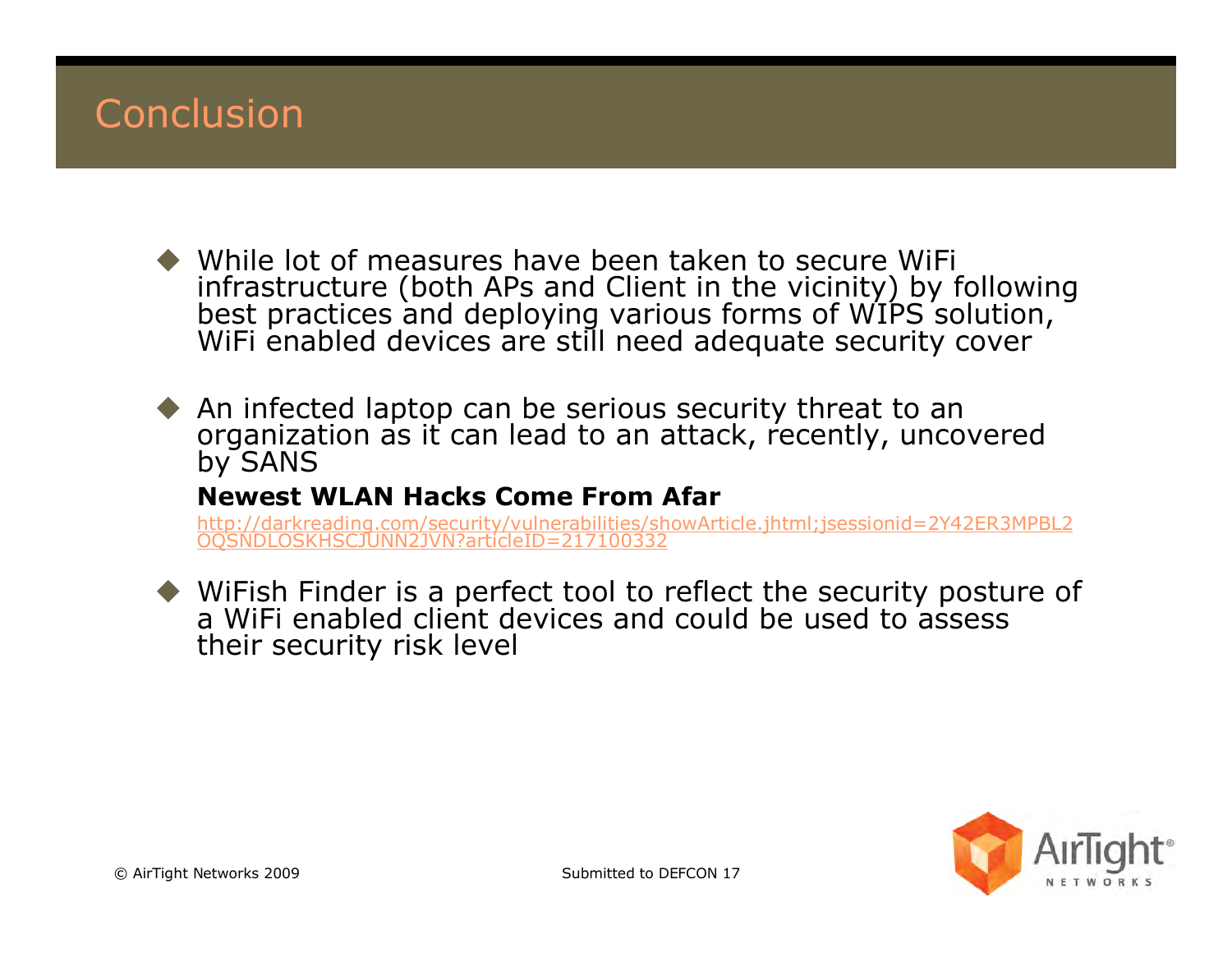…Food For Thought

#### Hidden SSID of an Access Point can be discovered in a matter of seconds

#### **If a client is not broadcasting SSID in probes Can it's PNL be guessed !**



#### **Hint:** Dictionary Attack !